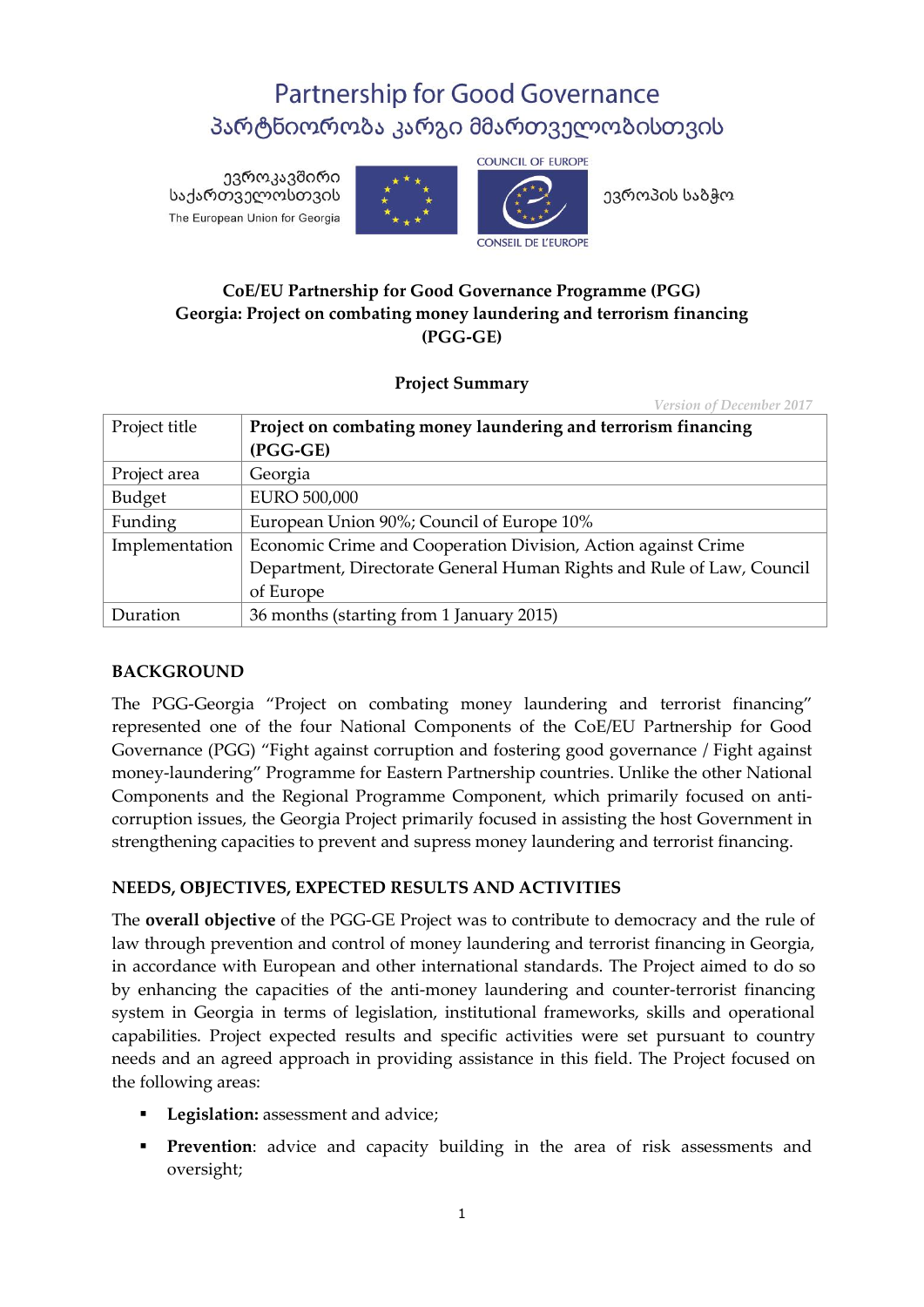**Enforcement:** strengthening the capacities of criminal justice institutions to investigate, prosecute, and adjudicate money laundering and other types of economic crime.

In line with the above, the Project achieved the following results:

- **Expected Result 1**: Legislative proposals available to make Georgian legislation and sub-legal acts compliant with the applicable European and international standards;
- **Expected Result 2**: Risks of money laundering/terrorism financing at the national and sectorial level understood and mitigating measures are elaborated;
- **Expected Result 3**: The supervisory and regulatory framework of preventative measures reinforced for the sectors of insurance, casinos, lawyers, notaries, dealers in precious metals and stones, real estate agents and NPOs; beneficial ownership and transparency of legal persons enhanced; and
- **Expected Result 4:** Capacities of authorities to investigate, prosecute and adjudicate money laundering and economic crime cases enhanced.

Assistance activities in each field included assessments, provision of expert advice, workshops, trainings, and roundtables. The activity results have been documented in technical papers, handbooks, or other **written output** which are available on the Project website.

## **COUNTERPARTS/BENEFICIARIES**

Main counterpart: Ministry of Justice of Georgia

Georgia beneficiaries:

- Ministry of Finance of Georgia (including the Revenue Service of Georgia LEPL of the Ministry of Finance);
- Financial Monitoring Service of Georgia FIU of Georgia
- National Bank of Georgia
- Insurance State Supervision Service of Georgia
- Georgian Bar Association
- Service for Accounting, Reporting and Auditing Supervision
- Ministry of Justice (including National Agency of Public Registry, Chamber of **Notary**
- Prosecutor's Office of Georgia
- State Security Service of Georgia
- Investigation Service of the Ministry of Finance
- High School of Justice;
- Law enforcement agencies.

#### **IMPLEMENTATION ARRANGEMENTS**

As the key actor in this thematic area and the EaP region, the Council of Europe Directorate General of Human Rights and Rule of Law, Action against Crime Department, was in-charge of implementing activities under this Project. It engaged international long- and short-term experts in the field of anti-corruption and economic crime and local experts from EaP countries to that end.